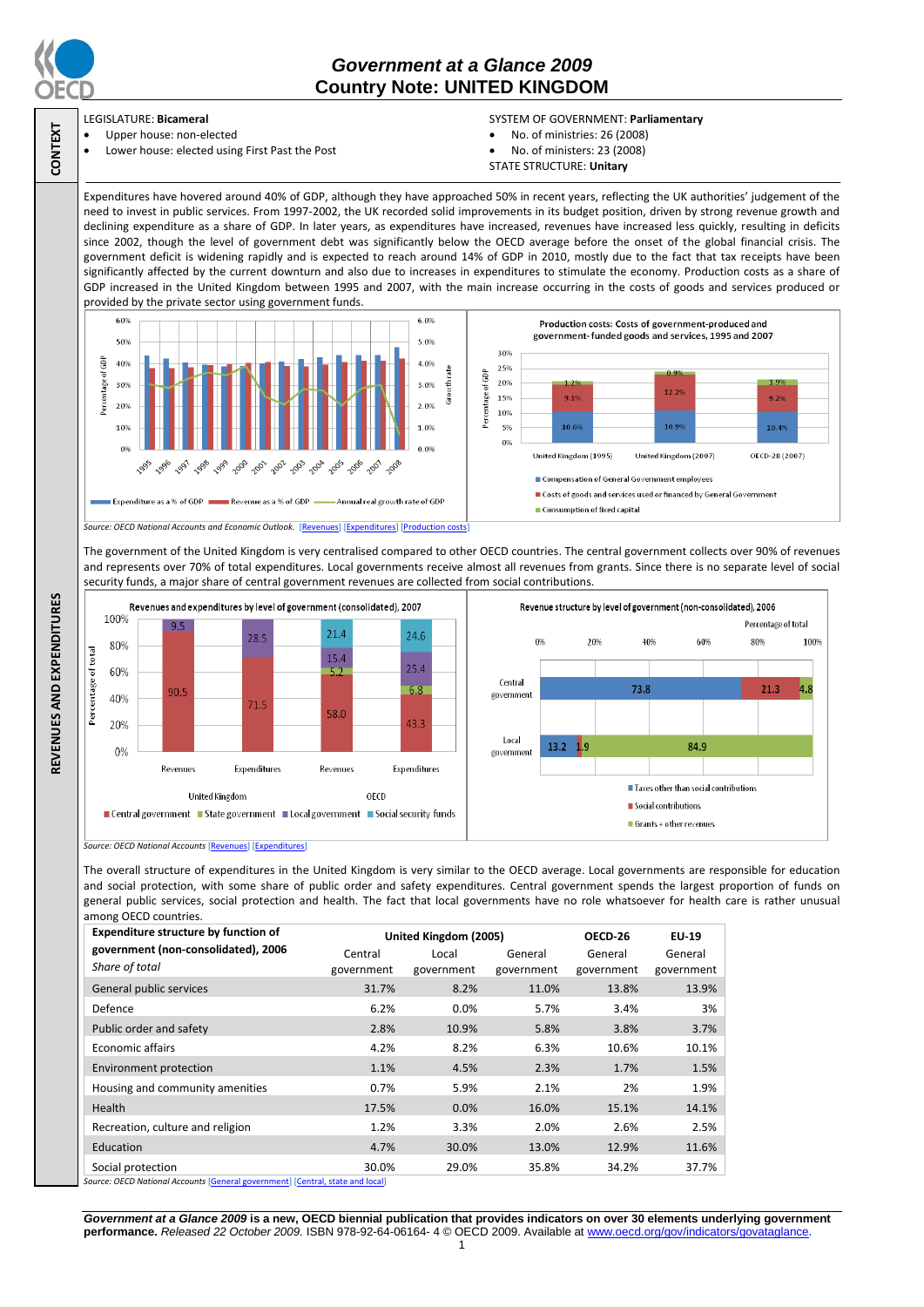

## *Government at a Glance 2009*  **Country Note: UNITED KINGDOM**



Government employs just over 14% of the total labour force, very close to the OECD average. Government employment in the United Kingdom is split equally between the central and sub-central levels of government.

*Source: OECD Comparison of Employment in the Public Domain Survey and Labour Force Survey*

ent employment] [\[Distribution by level\]](http://dx.doi.org/10.1787/723627140760)

Females represent a larger proportion of the central government workforce than the general labour force. Their representation is also somewhat above the OECD average of 47%. Within central government, the share of administrative positions filled by women is double the share senior managerial positions filled by women, although female representation in both position types exceeds the OECD average. The central government in the United Kingdom is ageing more rapidly than the total labour force, although the share of employees 50 years and older is somewhat lower than the OECD average.

*Source: OECD Strategic HRM Survey and Labour Force Survey* [\[Female participation\]](http://dx.doi.org/10.1787/723642841533) [\[Ageing\]](http://dx.doi.org/10.1787/723656070327)

In the central government of the United Kingdom, the responsibility for HRM decisions is shared between central agencies and line ministries. In general, line ministries have been delegated the authority to make decisions regarding recruitment, performance management, and pay. The Cabinet Office and the Prime Minister's Office provide strategic direction and leadership. The central government recruitment system is primarily position-based with jobs open to both internal and external applicants. The use of performance assessments in HRM decisions is relatively wide-spread, similar to many OECD countries, while performance-related pay is much more prevalent in the U.K. central government than in other OECD countries. The central government is characterised by a cadre of senior civil servants that are managed separately with very distinct HRM practices.

#### *Source: OECD Strategic HRM Survey*  [\[Delegation\]](http://dx.doi.org/10.1787/723663744332) [\[Recruitment\]](http://dx.doi.org/10.1787/723668744361) [\[Performance management\]](http://dx.doi.org/10.1787/723750171710)

The United Kingdom produces medium-term expenditure estimates and suggested ceilings for ministries every 2-3 years. Performance budgeting was introduced following the 1998 Comprehensive Spending Review which established Public Service Agreements (PSAs). Overseen by HM Treasury, PSAs set out aims, objectives, targets and efficiency savings for government departments in exchange for the resources committed. During the last 10 years, PSAs have moved away from inputs and processes to focus on the outcomes that matter to public service users. The Parliament grants the executive fairly high levels of authority to make changes to budgeted resources midway through the fiscal year. *Source: OECD International Budget Practices and Procedures Database.*

[\[Medium-term\]](http://dx.doi.org/10.1787/723856770865) [\[Performance budgeting\]](http://dx.doi.org/10.1787/723863437686) [\[Executive flexibility\]](http://dx.doi.org/10.1787/723876713213) OECD Journal on Budgeting[: www.oecd.org/gov/budget/journal](http://www.oecd.org/gov/budget/journal)

The United Kingdom exhibits a high-degree of e-government readiness based on a well-developed communications infrastructure, an educated populace and a well-developed system of government websites.

*Source: United Nations E-Government Readiness Knowledge Base, Eurostat.* [\[Readiness\]](http://dx.doi.org/10.1787/724248078408) [\[Uptake\]](http://dx.doi.org/10.1787/724264662272)

[\[OECD E-Government Publications\]](http://www.oecd.org/document/40/0,3343,en_2649_34129_41342248_1_1_1_1,00.html)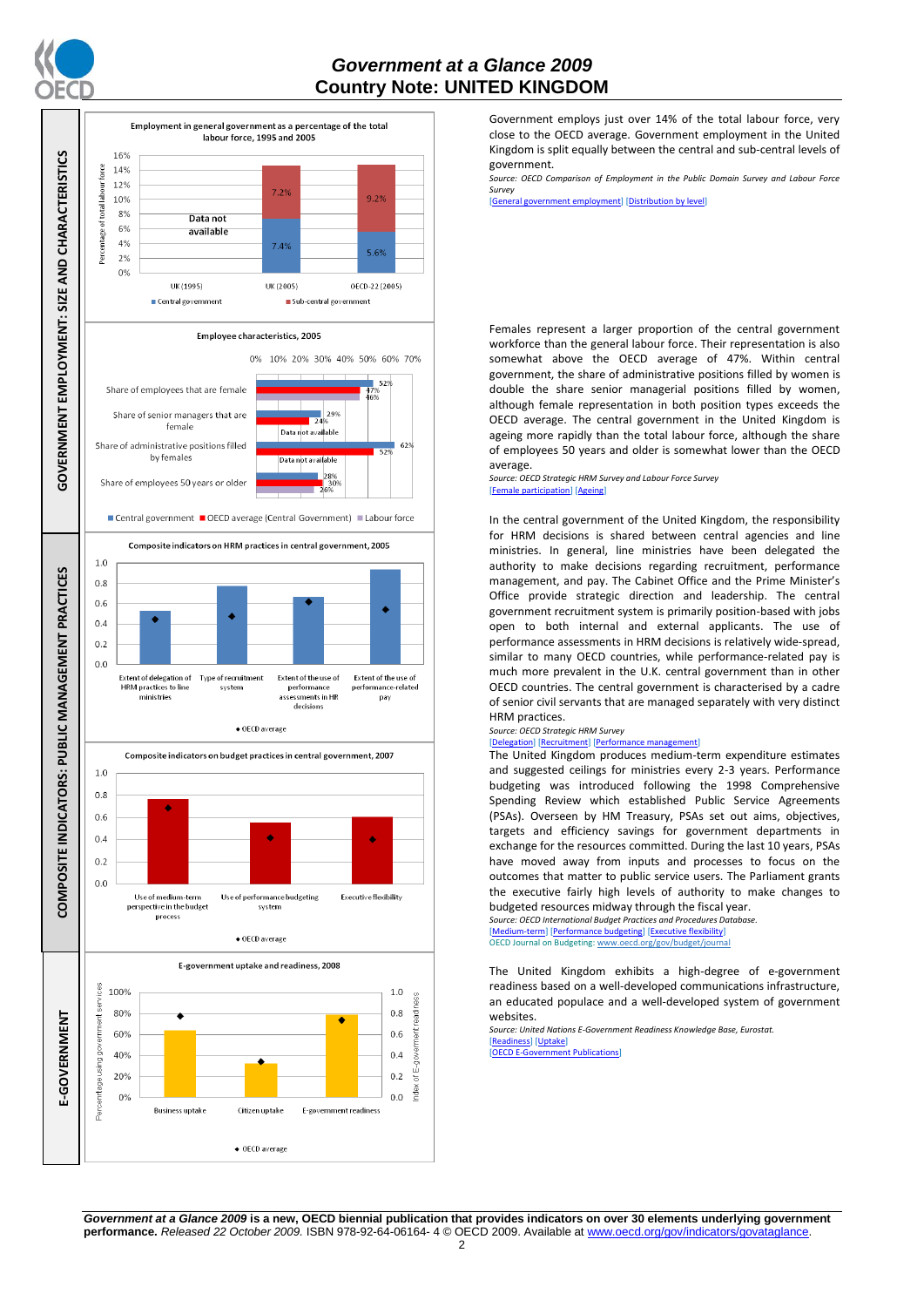

**INTEGRITY**

**Types of information central government decision makers are required to disclose and level of transparency, 2009**

| <b>Requirements for disclosure</b>                                                            | Minister<br>Prime | Minister  | ower House<br>gislators<br>ூ | Upper House<br>egislators |
|-----------------------------------------------------------------------------------------------|-------------------|-----------|------------------------------|---------------------------|
| Assets and liabilities                                                                        | DP                | <b>DP</b> | <b>DP</b>                    | <b>DP</b>                 |
| Loans                                                                                         | <b>DP</b>         | <b>DP</b> | <b>DP</b>                    | <b>DP</b>                 |
| Sources and level of income                                                                   | <b>DP</b>         | <b>DP</b> | <b>DP</b>                    | <b>DP</b>                 |
| Outside positions                                                                             | <b>DP</b>         | <b>DP</b> | <b>DP</b>                    | <b>DP</b>                 |
| Gifts                                                                                         | <b>DP</b>         | <b>DP</b> | <b>DP</b>                    | <b>DP</b>                 |
| Previous employment                                                                           | <b>DP</b>         | <b>DP</b> | <b>DP</b>                    | <b>DP</b>                 |
| D= Disclosed; DP= Disclosed and publicly available; ND= Not<br>disclosed; NA= Not applicable. |                   |           |                              |                           |

### **Requirements for Regulatory Impact Analysis (RIA) processes used by central governments**

|                                                                  | 2005                 | 2008   |
|------------------------------------------------------------------|----------------------|--------|
| Quality reviewed by body external<br>to Ministry preparing rules | Yes                  | Yes    |
| Required for draft primary laws                                  | In selected<br>cases | Always |
| Required for draft subordinate<br>regulations                    | In selected<br>cases | Always |
| Required to quantify costs                                       | Always               | Always |
| Required to quantify benefits                                    | Always               | Always |
| Required to publicly release results                             | Always               | Always |

**Extent of programs for reducing administrative burdens at the central level of government**

|                               | 1998 | 2005 | 2008 |
|-------------------------------|------|------|------|
| Explicit programme exists     | Yes  | Yes  | Yes  |
| Includes quantitative targets | No   | Yes  | Yes  |

The United Kingdom is a leader among OECD member countries in the amount of private interests disclosed and their level of transparency. The United Kingdom requires decision makers in central government to disclose a large amount of information about potential conflicts of interest. These disclosures are available to the public. In addition, declarations of decision makers are regularly updated and made available on the Internet. *Source: OECD Survey on Integrity*

[\[Disclosures\]](http://dx.doi.org/10.1787/724123642681)

The 2005 and 2008 surveys of Indicators of Systems of Regulatory Management examined the extent of governance practices designed to improve the quality of regulation in OECD countries. Among the most important practices are: the use of regulatory impact analysis (RIA) to assess the cost and benefits of new regulation and the institutional oversight of the quality of regulations; and the design of programs to reduce the costs of administrative activities on business and citizens.

The United Kingdom introduced compliance cost assessments in the early 1980s, and RIAs in the 1990s. In 2007, "impact assessment" was extended to all policy proposals with potential regulatory impacts, including formal legislation, codes of practice and information campaigns, with an emphasis on the monetisation of costs and benefits. Other new initiatives include simplifying existing regulations, with a target to reduce administrative burdens by 25% by 2010, and working with regulators (including local authorities) to change their behaviour as enforcers and with central government departments to change their culture as producers of regulation. While the Better Regulation Executive (BRE) has main responsibility for the government's Better Regulation agenda, it emphasises that all departments which have an impact on the economy "share ownership" of Better Regulation objectives.

*Source: OECD Survey on Regulatory Management.* [\[RIA\]](http://dx.doi.org/10.1787/724045144354) [\[Administrative simplification\]](http://dx.doi.org/10.1787/724058851054)

Regulatory Management Indicators[: www.oecd.org/regreform/indicators](http://www.oecd.org/regreform/indicators)<br>EU 15 reviews on Regulatory Reform[: www.oecd.org/gov/regref/eu15](http://www.oecd.org/gov/regref/eu15) Background reports on Regulatory Reform[: www.oecd.org/regreform/backgroundreports](http://www.oecd.org/regreform/backgroundreports)

REGULATORY MANAGEMENT **REGULATORY MANAGEMENT**